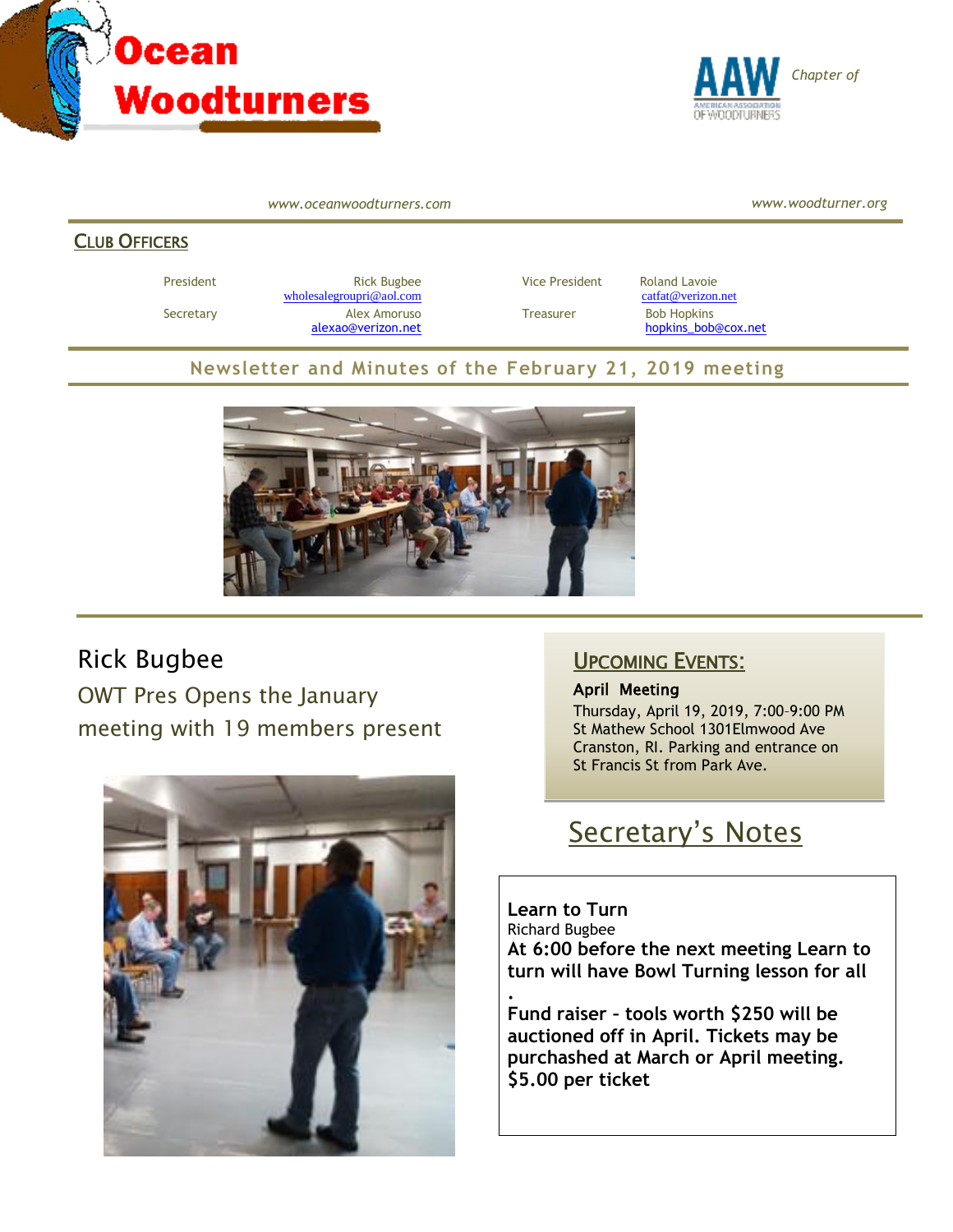#### Ocean Woodturners – February 21, 2019



Sam Shippe.

Embolization Techniques using natural finish turns. Colorizing using Tannic Acid and Ferric Acid

#### Treasures notes Bob Hopkins

You can pay your dues directly from the website at <http://www.oceanwoodturners.com/dues.cfm> Dues: Club dues are \$25 annually. For members who wish to have a printed Newsletter mailed to them monthly, there is an annual charge of \$5 to cover postage, payable with club dues. All payments should be mailed to: Bob Hopkins, 48 Tilbury Drive, Bristol, RI 02809

Anyone interested in helping out at WATER FIRE call Bob

## Show and Tell

## Meeting Minutes

| Rick opened the meeting with 19 members |           |
|-----------------------------------------|-----------|
| Treasurer's Report                      | No report |

Committee Reports. Program Committee: No report Outreach Committee: No report Fundraising Committee: No report

Turn and Learn -  $6 - 7$  before next meeting



**Roland Lavoie Cherry Bowls**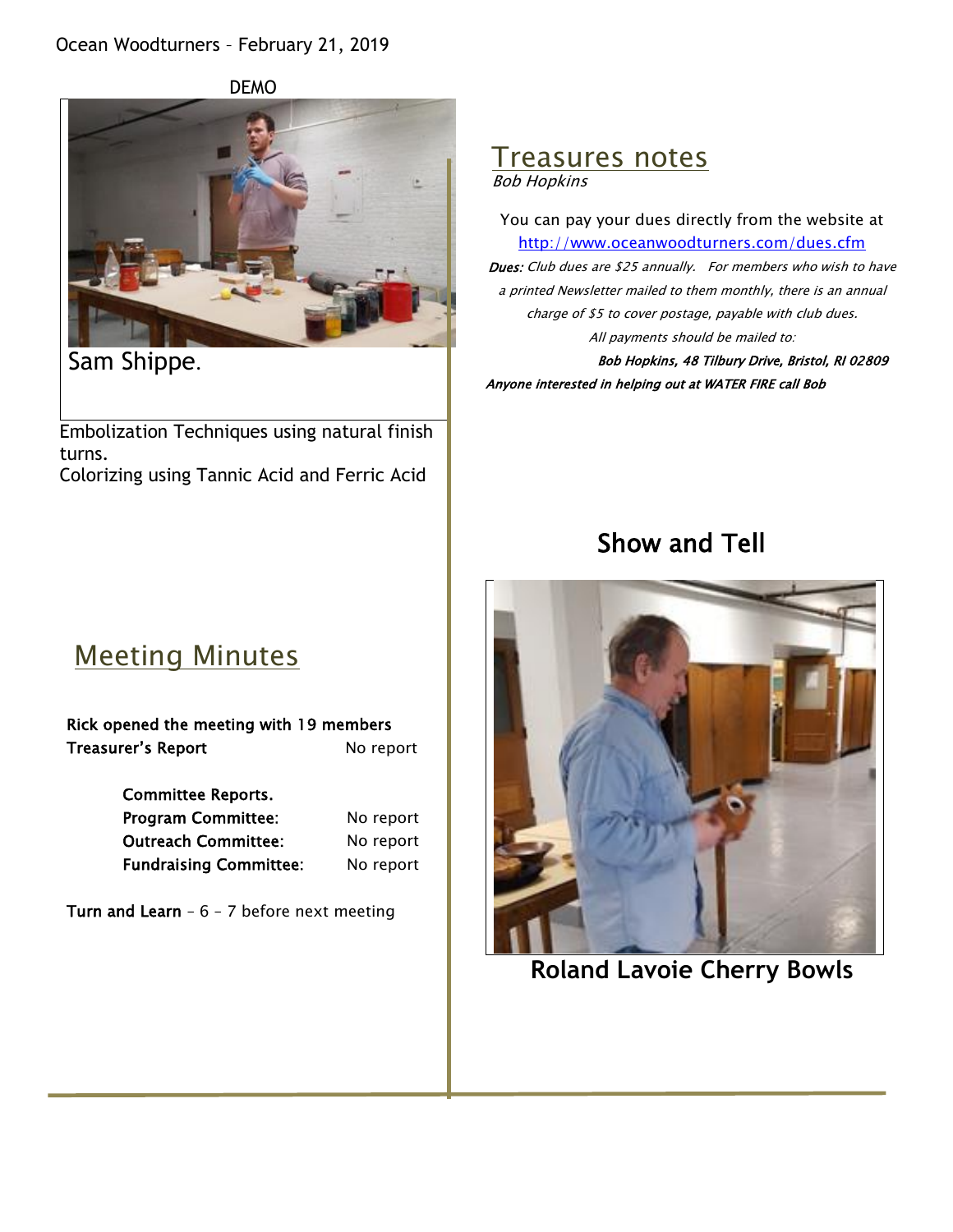## Show and Tell



 **Jim Simoneau Alex Amoruso** 



 **Paul Grenier Chris Rowe Learn to Turn**